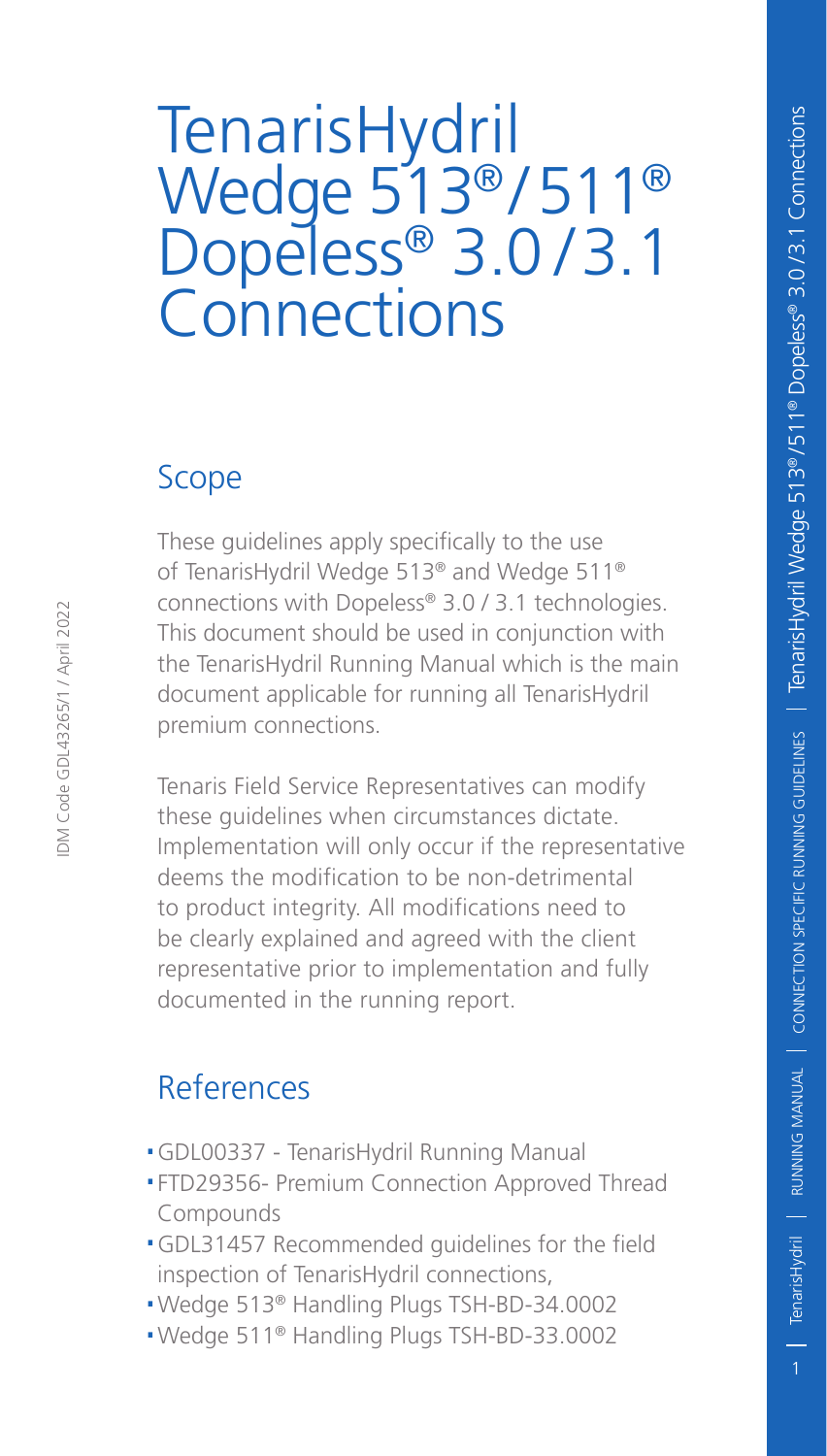### Equipment, Material & Documents

1. Identify the product involved including the version of Dope-free technology and all accessories connections

2. Latest version of the specific Product Data Sheet can be obtained from Tenaris website. In case this is unavailable, request the data sheet from the local Technical Sales representative or contact-tenarishydril@ tenaris.com.

**3.** The use of torque-turn computer monitoring system is recommended to be used to make up TenarisHydril Wedge 513® and Wedge 511® connections with Dopeless® 3.0 / 3.1 technologies.

4. In case of mixed assemblies if the job demands the use of running compound, refer to document FTD29356 for a list of compounds approved by Tenaris.

# Pre-Running

1. Never move or handle pipe without the correct thread protectors securely in place.

2. Ensure connections are clean and free of all debris and / or contaminants, cleaning methods employed should conform to the recommendations contained within the TenarisHydril Running Manual.

**3.** Verify the connections to be assembled are genuine TenarisHydril manufactured connections.

4. Visually inspect threads and seal areas prior to running, ensuring no damage is evident.

5. On Dopeless® 3.0 / 3.1 Technologies connections check condition of both pin and box coating ensuring no peel off or degradation has occurred.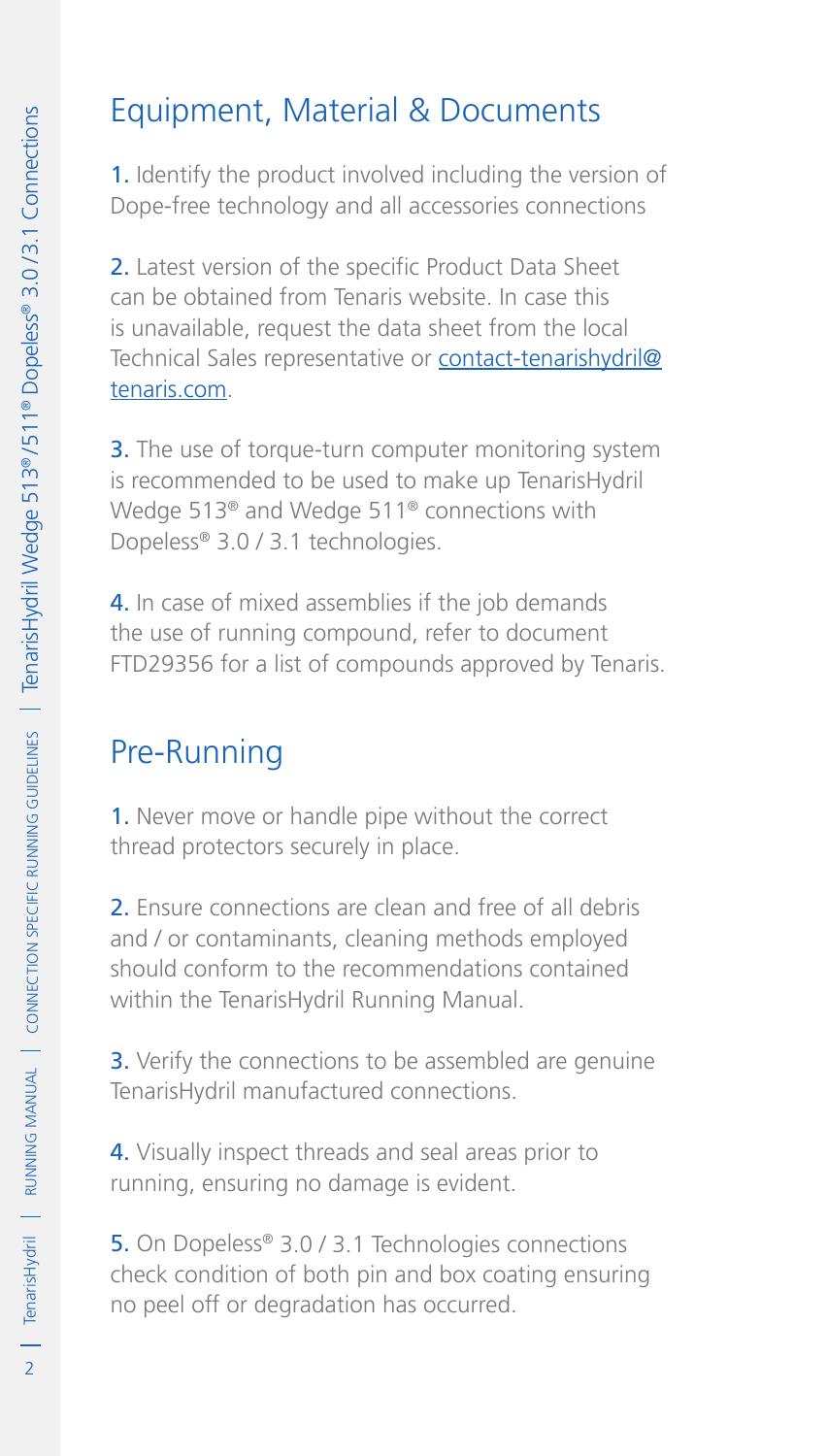6. Verify compatibility of the Wedge 513® / 511® connection with any accessories such as pup joints, cross overs, cement heads etc.

7. Verify material grade of all accessories ensuring compatibility with main string.

8. Check availability of handling plugs, minimum of 3 to ensure efficiency of running process.

9. Check the handling plugs are in good condition and fit correctly onto pipe.

10. Check the handling plugs are genuine TenarisHydril threads.

11. Verify handling plug number and maximum lift capacity.

12. Never exceed the maximum lift capacity.

13. Ensure handling plug OD / weight is compatible with the pipe connections, Wedge 513<sup>®</sup> / 511<sup>®</sup> have limited same OD / weight interchange capability.

14. Refer to the TenarisHydril running manual for the care and use of handling / lift plugs.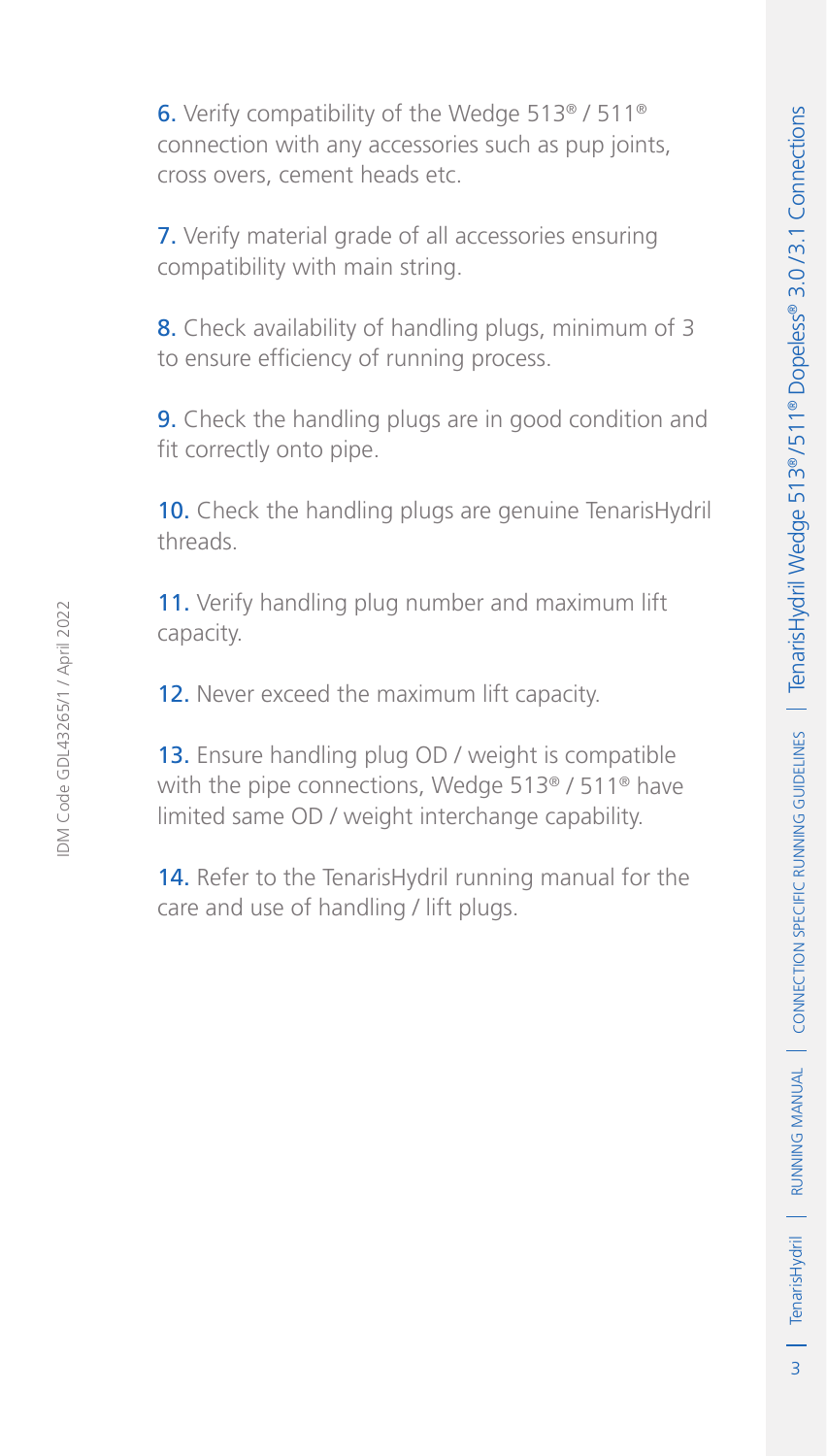#### Wedge 513® / 511® Dopeless® 3.0 / 3.1 Configuration

No metal to metal seal on Wedge 511®.

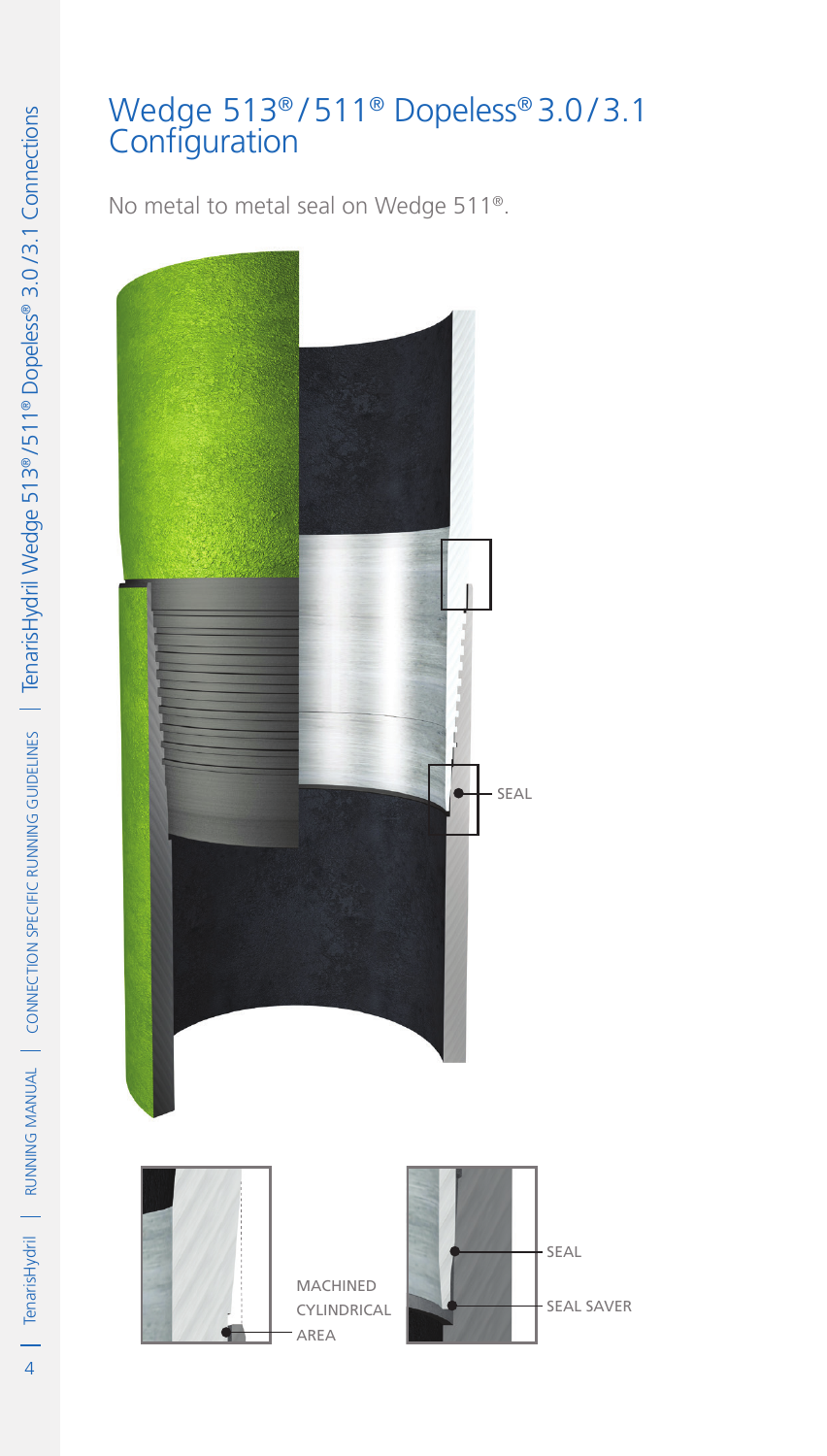#### Inspection

1. Inspection criteria for all Wedge Series 500™ connections is as outlined in GDL31457.

2. Pay particular attention to seal areas of Wedge 513<sup>®</sup>.

3. Check box and pin for signs of mashes or deformation caused during transportation / handling.

4. Connections with Dopeless® 3.0 / 3.1 technologies will have a distinctive dark grey appearance in the full thread and seals areas of both pin and box ends.

5. Minor rust or discolouration can be removed from Wedge 513<sup>®</sup> / 511<sup>®</sup> Dopeless<sup>®</sup> 3.0 / 3.1 with the use of a non abrasive plastic scouring pad and a clean, dry rag ensuring the Dopeless® 3.0 / 3.1 coating remains intact. Refer to Tenaris Field Services representative in case of further assistance needed when inspecting Dopeless® 3.0 / 3.1 technologies connections

6. Ensure there are no gouges, tears or raised material on seal saver area of Wedge 513®.

#### Running Compound Application

1. Dopeless® 3.0 / 3.1 connections do not require the application of running compound for makeup.

2. If for whatever reason dope has to be applied to Wedge 513<sup>®</sup> / 511<sup>®</sup> Dopeless<sup>®</sup> 3.0 / 3.1 connections, whether both pin and box are Dopeless® 3.0 / 3.1 or when mixing a standard connection with a Dopeless® 3.0 / 3.1 connection, apply running compound as below:

- .Apply a very thin coating of running compound on the full pin end, threads and seal.
- .Do not dope any part of the box connection.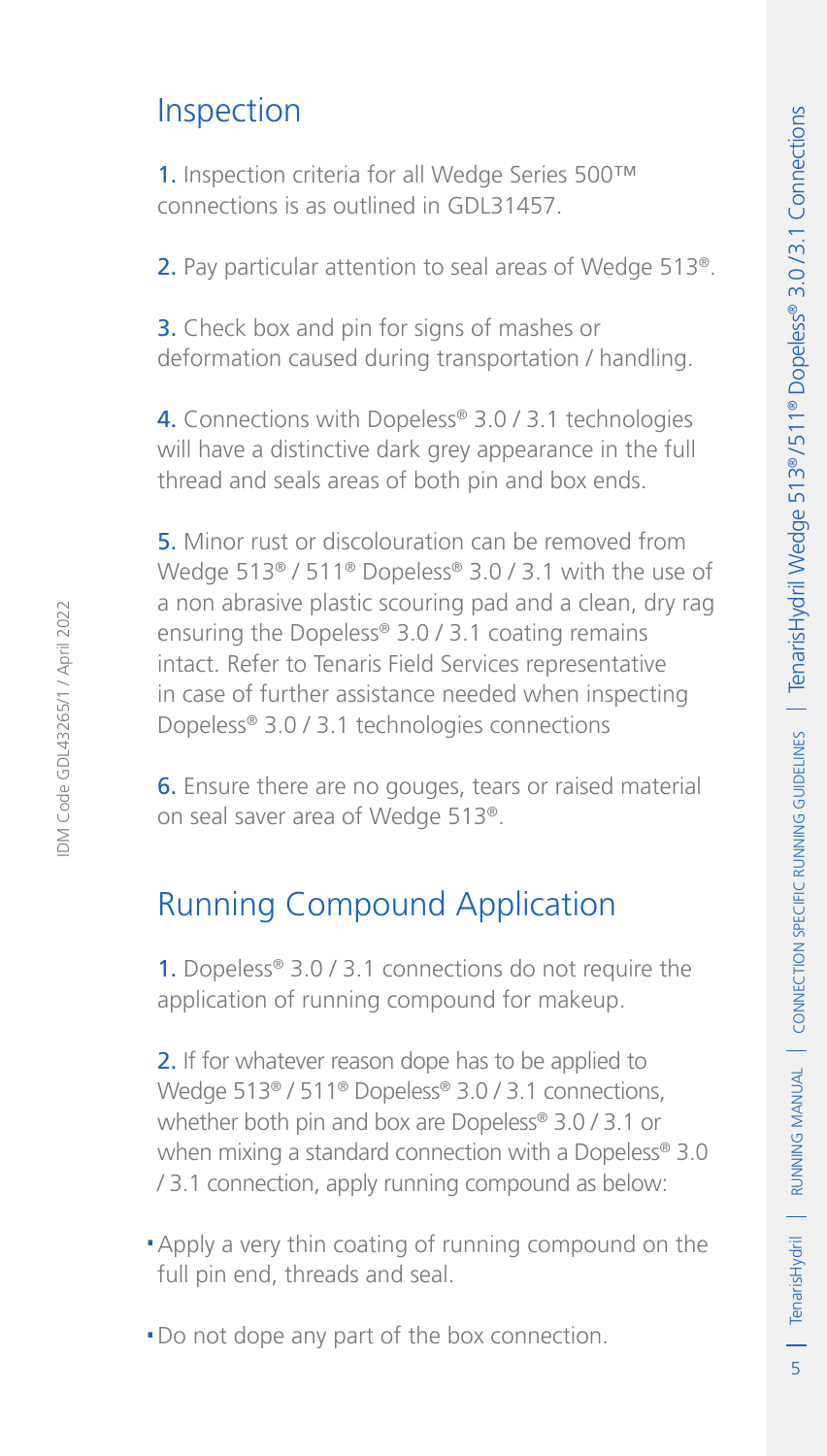## Thread Lock Compound Application

1. Ideally the connections to be thread locked should be the non-Dopeless® 3.0 / 3.1 variant with the connections cleaned of running or storage compound and completely dried, then thread lock compound applied as indicated below:

- .Thread lock compound should be applied to 50% of the threads at the back of the pin connection.
- .Running compound should then be applied to the threads and seal at the back of the box.
- . Do not apply thread lock compound to seal area.

Connections must be clean and dry when applying thread lock compound



- 2. When thread locking Dopeless® 3.0 / 3.1 connections follow indications below:
- ■Remove the Dopeless® 3.0 / 3.1 coating from the threads on the pin connection where the thread lock compound is to be applied. Use a hand held wire brush or a rotary brass wire brush and suitable rotary device.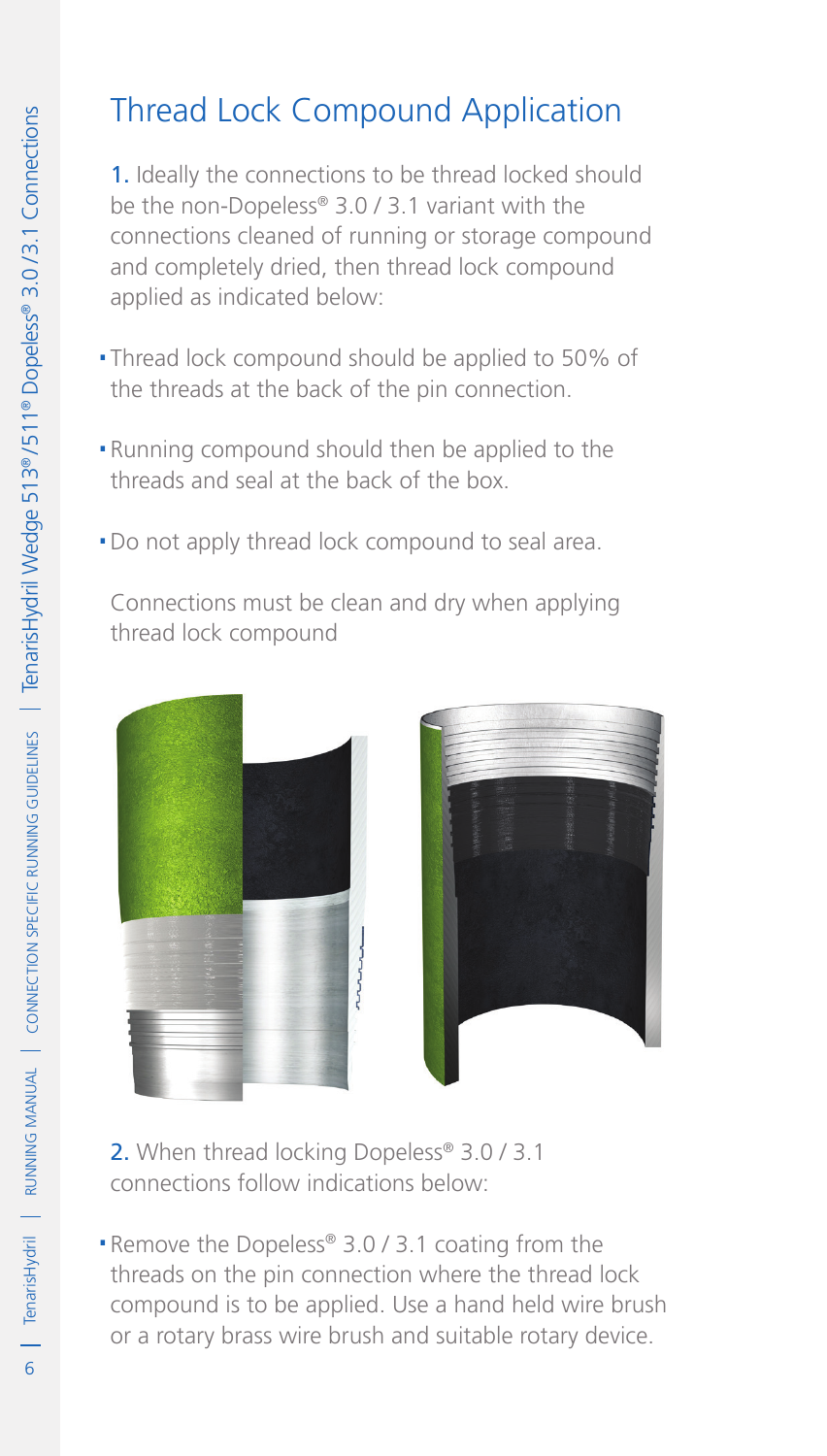- .Leave the Dopeless® 3.0 / 3.1 coating on the pin seal and threads where no thread lock compound is to be applied.
- .Dopeless® 3.0 / 3.1 boxes should be washed with hot water then dried prior to thread locking.
- .Thread lock compound should be applied to the threads furthest from the pin nose, approximately 50% of the threads should have thread lock compound applied.
- .The application of running compound is not required.
- . Do not apply thread lock compound to seal area.

## Torque Application

1. Check calibration certificates of any torque gauge and computer equipment used for make up.

2. Set tong dump valve at optimum torque then test on pipe body.

**3.** For Dopeless<sup>®</sup> 3.0 / 3.1 connections apply the specified torques as indicated on the data sheet. Do not apply running compound.

4. For Dopeless® 3.0 / 3.1 connections, applying optimum torque twice (double bump) is not necessary.

5. If dope is applied to a Dopeless<sup>®</sup> 3.0 / 3.1 connection apply 'Double Bump' to the first connection:

- .Once optimum torque has been attained relax the tong and re apply optimum torque.
- If movement over  $\frac{1}{2}$ " is witnessed re apply optimum torque +20%.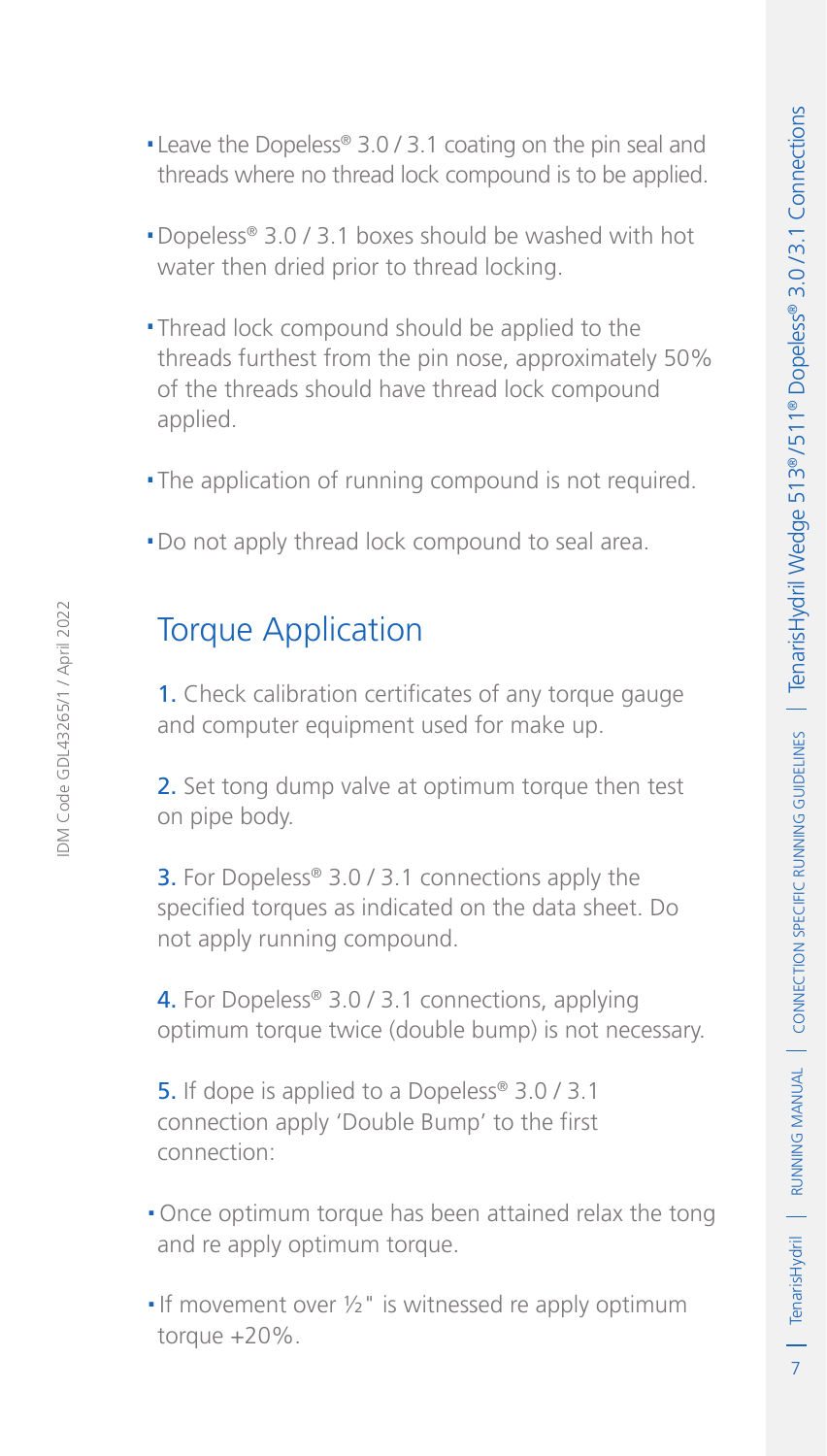- .Repeat process, checking to ensure no other factors are absorbing the applied torque.
- .Often the issue is caused by excessive application of running compound.
- .Continue making up further joints applying higher torque if required.
- .Double bump (as above) every connection with an OD of 10 ¾" or larger if dope is applied.

6. When applying thread lock compound to standard doped connections, doped version torque values +20% should be used then double bump the connection.

7. When applying thread lock compound to Dopeless<sup>®</sup> 3.0 / 3.1 connections, Dopeless® 3.0 / 3.1 torque values +20% should be used then double bump the connection.

8. Computer make up equipment is not mandatory for Wedge 513<sup>®</sup> / 511<sup>®</sup> Dopeless<sup>®</sup> 3.0 / 3.1 connections in carbon steel, but is recommended.

9. Computer make up equipment is strongly recommended for Wedge 513® / 511® Dopeless® 3.0 / 3.1 connections in chrome steel.

10. Graph analysis for Wedge 513<sup>®</sup> / 511<sup>®</sup> Dopeless<sup>®</sup> 3.0 / 3.1 is similar to that for all Wedge Series 500™. Refer to the TenarisHydril running manual make up acceptance section for further explanation.

11. When computer equipment is used, reference torque should be initially set at 5% of optimum torque.

12. The dump valve should be set at optimum torque, verify correct operation on the pipe body prior to first make up.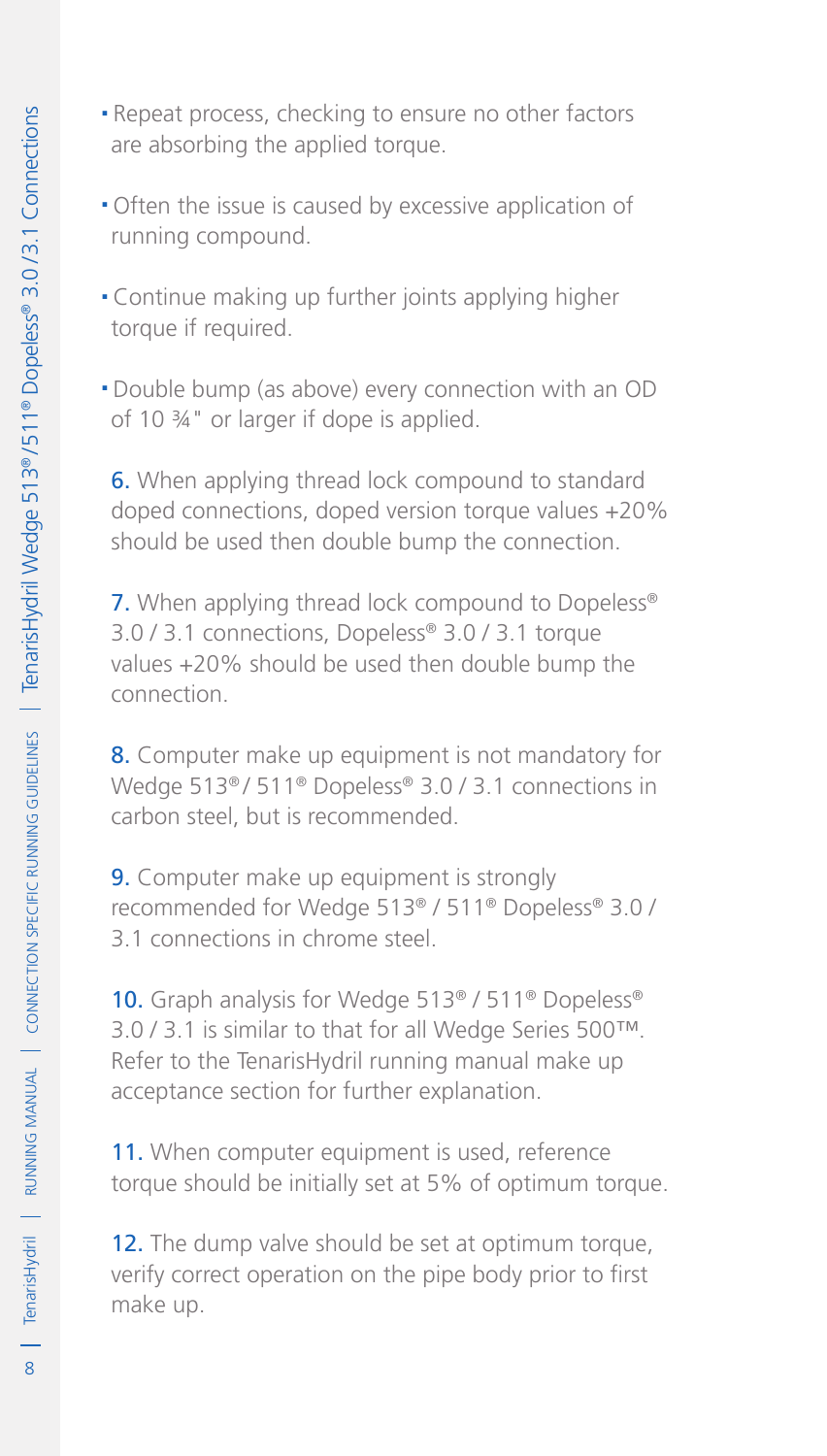13. Set the computer turns to 2 initially, then adjust as necessary to attain good graph depiction.



14. Graph profile should be similar to the one below.

15. Wedge 513® connection has limited same size / weight interchange capability, if mixing weight / grade ensure compatibility of design and apply the higher torque value of the two connections.

16. Wedge 511<sup>®</sup> connection has limited same size / weight interchange capability, if mixing weight / grade ensure compatibility of design and apply the higher torque value of the two connections.

17. Wedge 513<sup>®</sup> and 511<sup>®</sup> connections are not interchangeable.

18. Wedge 513<sup>®</sup> and 523<sup>®</sup> connections are compatible in the same size / weight combination. For other weight combinations check the TenarisHydril premium connections catalogue.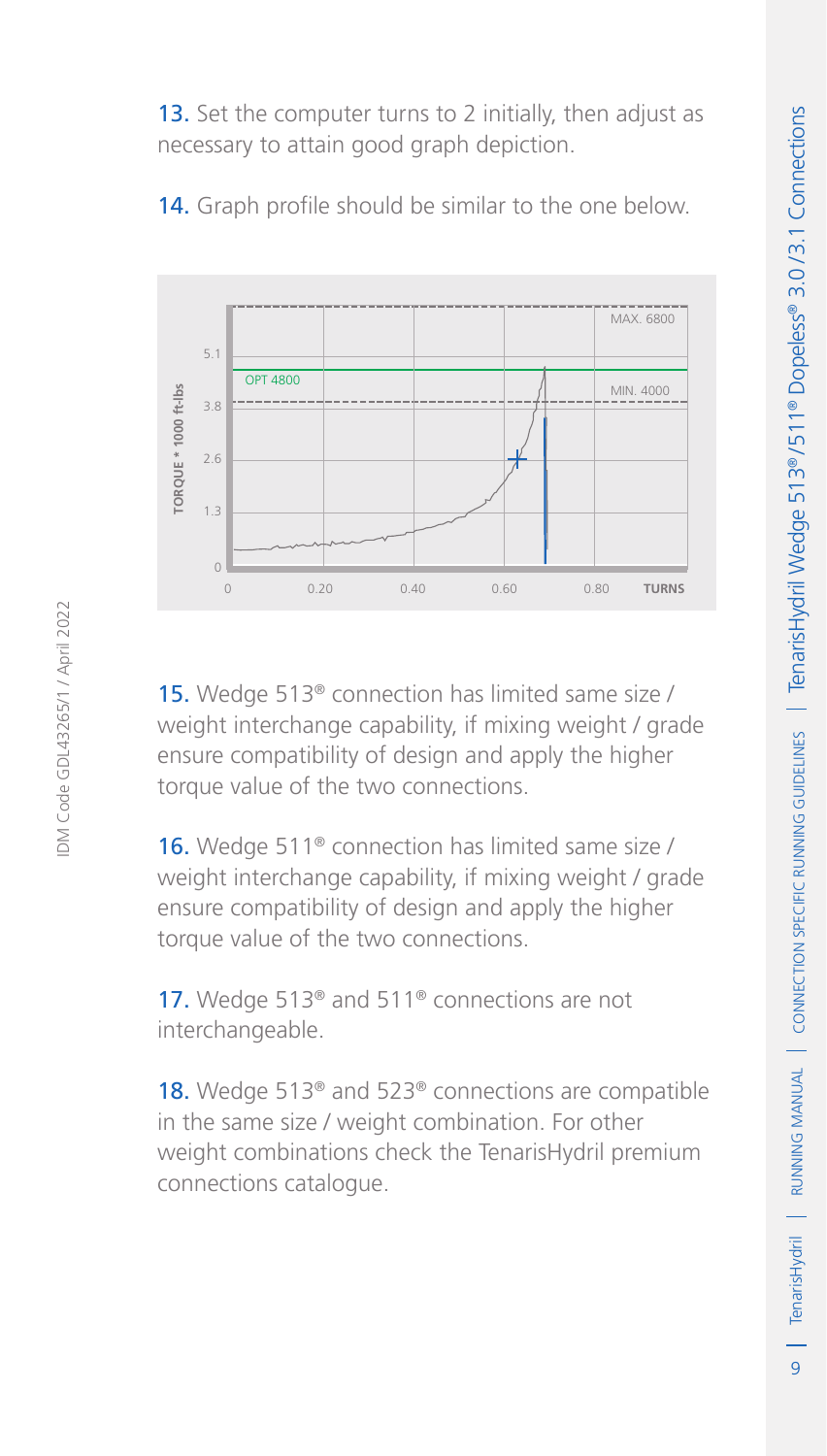## Combining connections

When assembling together two interchangeable Wedge 513® or 513® connections with different weight and/or grade and/or lubrication technology (Dopeless® 3.0 / 3.1 – doped), follow the recommendations below.

#### Running compound application:

- ■In case one of the ends is Dopeless® 3.0 / 3.1, apply a very thin coating of running compound on the full pin end, threads and seal. Do not dope any part of the box connection.
- ■In case both ends are Dopeless® 3.0 / 3.1 there is no need to apply running compound. If for whatever reason dope has to be applied anyway, follow indications from previous bullet as well.

#### Torque application

- **Apply the higher of the two optimum torques,** regardless of the specific combination weight/grade/ lubrication technology.
- .If running compound was utilized for the make up, apply 'Double bump' as indicated in section 10, point 5.

# Running

1. The use of a stabbing quide is strongly recommended.

2. The use of slip type elevators are recommended.

**3.** The use of a safety clamp is strongly recommended when running Wedge 513® / 511® connections.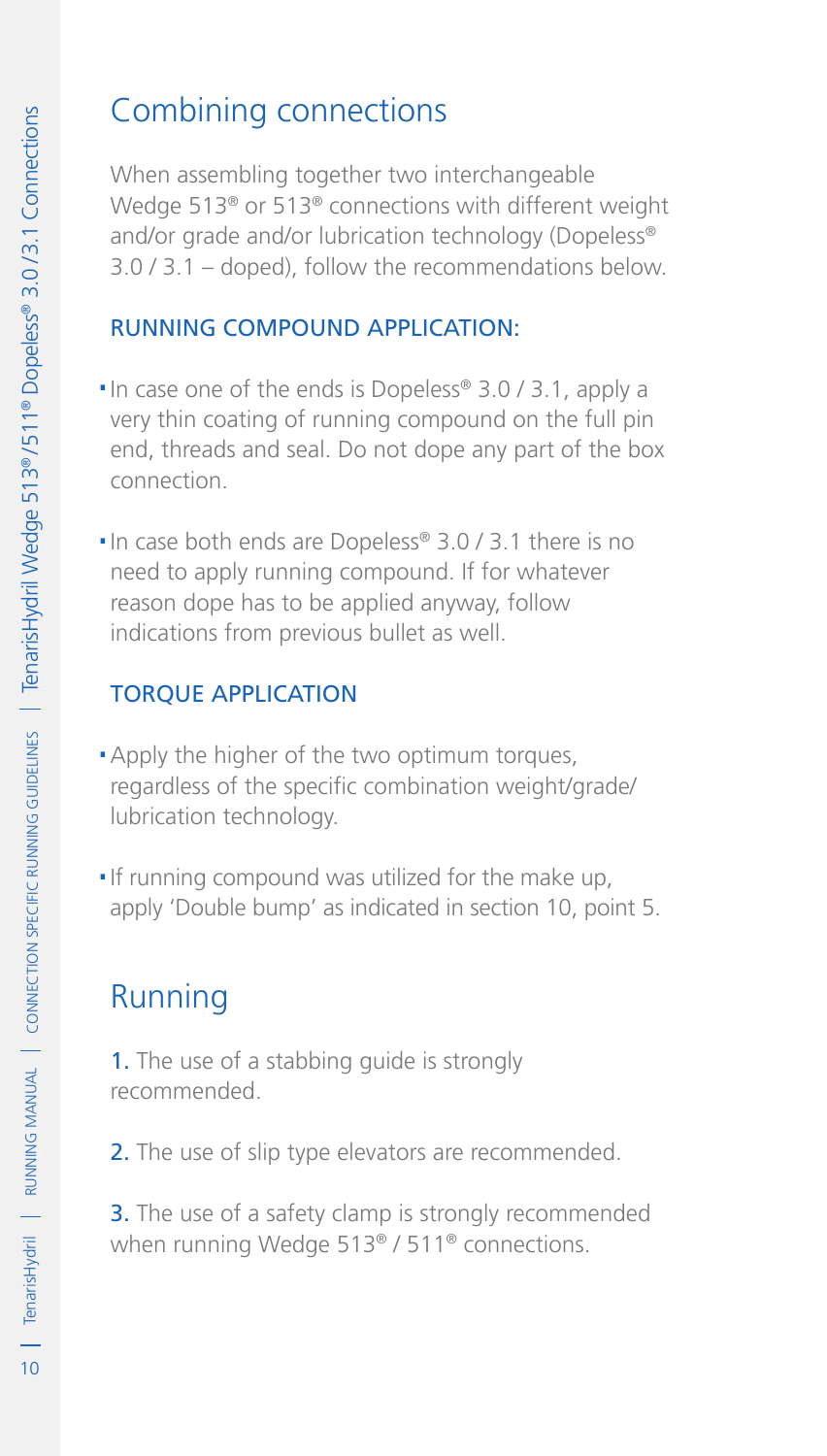4. The use of a weight compensator is strongly recommended for chrome, large OD or heavy weight pipe.

**5.** To avoid cross threading, stab pipe in a smooth controlled fashion ensuring the pipe is vertical when doing so, continue to support and stabilise the pipe throughout the make-up operation.

6. Upon commencement of initial rotation use low RPM (5 RPM or below) in order to ensure the pipe has not cross threaded during stabbing.

7. If cross threading is evident, immediately reverse rotate the pipe, completely disassemble, clean and inspect both connections.

8. Maximum assembly speeds are indicated in the tables on next page. These are applicable for running in singles with tong or CRT and assuming ideal conditions

**9.** Conditions may dictate lower assembly speeds than the maximums indicated. High winds or excessive pipe movement among other variables will necessitate a lower RPM to be used.

| <b>TSH W513</b> |                                                        | <b>OD</b> | SPIN IN<br><b>RPM</b> | <b>FINAL</b><br>l M/U RPM |
|-----------------|--------------------------------------------------------|-----------|-----------------------|---------------------------|
| Steel           | Carbon   Dopeless® 3.0/3.1   4 1/2 " and<br>Technology | above     | 30                    | 10                        |

| <b>TSH W511</b> |                   | OD                | SPIN IN<br><b>RPM</b> | <b>FINAL</b><br>M/U RPM |
|-----------------|-------------------|-------------------|-----------------------|-------------------------|
| Carbon          | Dopeless® 3.0/3.1 | $141/2$ " - 75/8" | 40                    | 15                      |
| Steel           | Technology        | Above 7 5/8"      | $30^{\circ}$          | $10^{-}$                |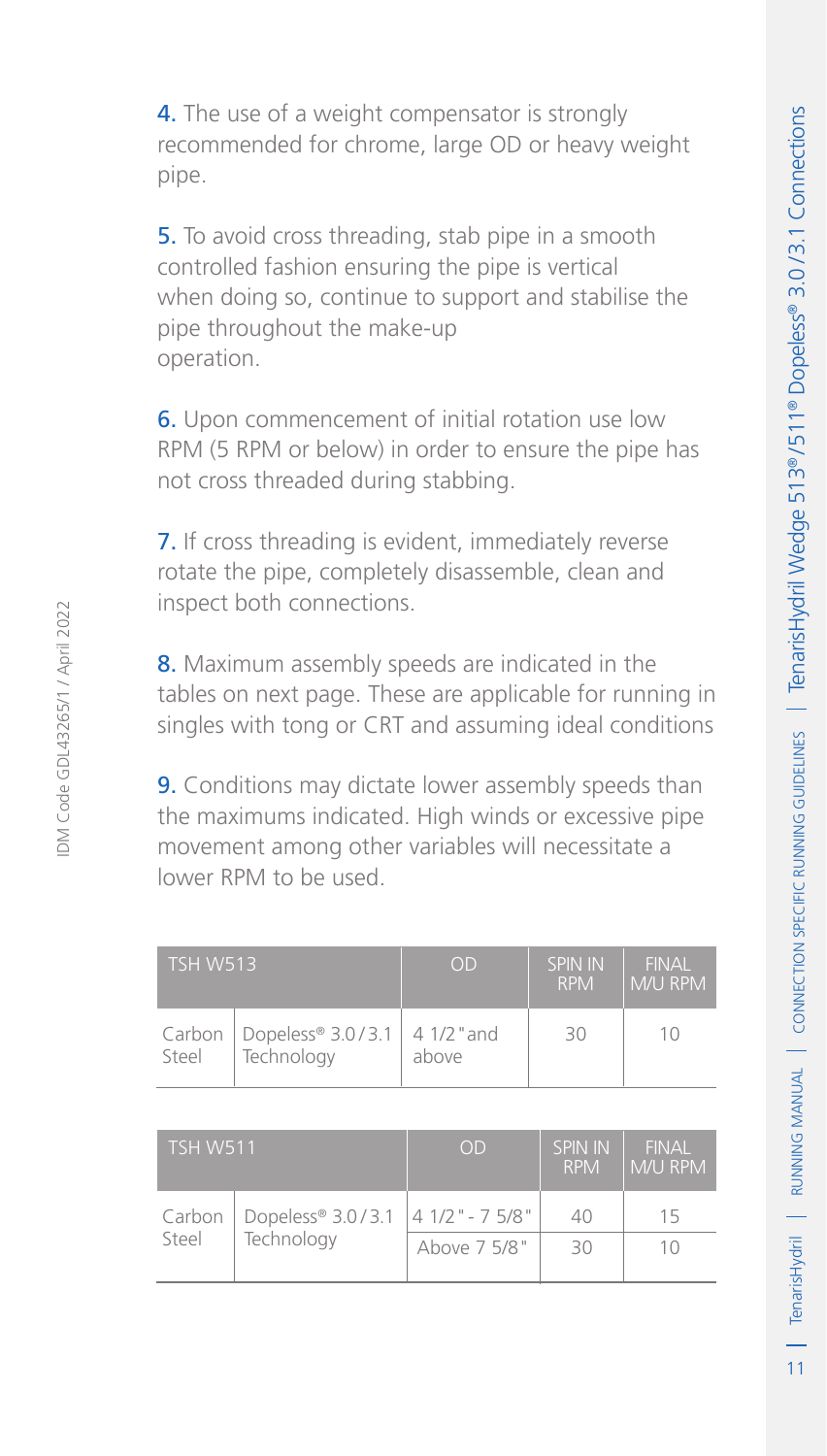10. Walk chrome pipe all the way in to hand tight, then apply tong only for final make up.

11. Ensure the back-up tong is located well below the box to prevent damage.

12. A factor which may preclude complete assembly is excessive running compound applied to the connection, reduce the quantity applied if this is found to be the case.

# Pulling

1. The use of a stabbing guide is strongly recommended to prevent hang up.

2. A single joint compensator is strongly recommended for chrome, large OD or heavy pipe.

**3.** The use of a safety clamp is strongly recommended.

4. Apply the back-up tong jaw well below the box.

5. Apply power tong in low rpm (3-5 RPM) to break out the connection, ensuring the pipe is stabilised during the break out process.

6. Do not exceed 15 RPM during spin out.

7. Walk chrome pipe all the way out by hand after initial break out.

8. Visual inspection is recommended to classify the thread condition, any rejected connections should be clearly marked and segregated for further investigation.

9. Storage / running compound should always be applied to clean, dry connections post job, even rejects. Do not apply storage compound to Dopeless® 3.0 / 3.1 technologies connections.